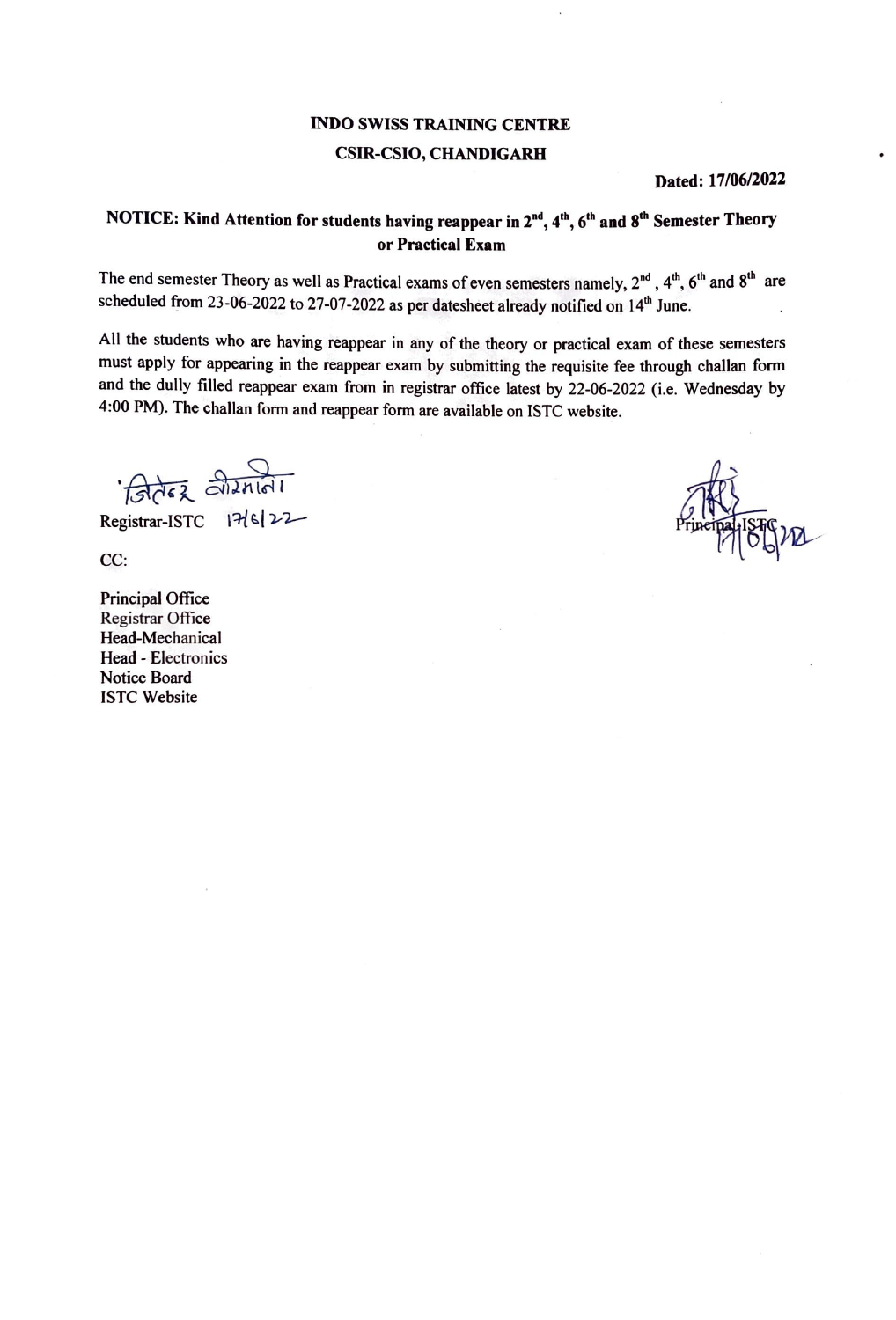# INDO SWISS TRAINING CENTRE, CHANDIGARH

## **Application format for Re-appear** (R) **examination**

| Students Name:      |  |
|---------------------|--|
|                     |  |
| Students Roll No.   |  |
|                     |  |
|                     |  |
| Students Mobile No. |  |
|                     |  |
|                     |  |

the examination which  $\frac{1}{2}$  wish  $\frac{1}{2}$  is appear in the subject(s) mentioned below, for which I got re-appear ( $\frac{1}{2}$ ) the examination which was held during (month and Year).

| S.No. | Subject | Semester | Previous Sessional<br><b>Marks</b><br>Obtained | Previous Semester<br>Marks Obtained | Previous<br><b>Total Marks</b>          |
|-------|---------|----------|------------------------------------------------|-------------------------------------|-----------------------------------------|
|       |         |          |                                                |                                     |                                         |
|       |         |          |                                                |                                     |                                         |
|       |         |          |                                                |                                     |                                         |
|       |         |          |                                                |                                     |                                         |
|       |         |          |                                                |                                     |                                         |
|       |         |          |                                                |                                     |                                         |
|       |         |          | ٠                                              |                                     |                                         |
|       |         |          |                                                |                                     |                                         |
|       |         |          |                                                |                                     | $\frac{1}{2}$ . We can consider the set |
|       |         |          | All stress and the second                      |                                     |                                         |

Note:- A fee of Rs.1,000/- per subject to be deposited.

The requisite fee of Rs. has been deposited and the receipt is attached

Enclosed. 1. Photocopy(s) of the relevant Mark sheet.

2. Receipt of fee

Date: 

Signature of Student:

Signature of Class Incharge

(To be submitted in Registrar pffice)

### **Students should keep a photocopy with them**

 $\ddot{\phantom{a}}$